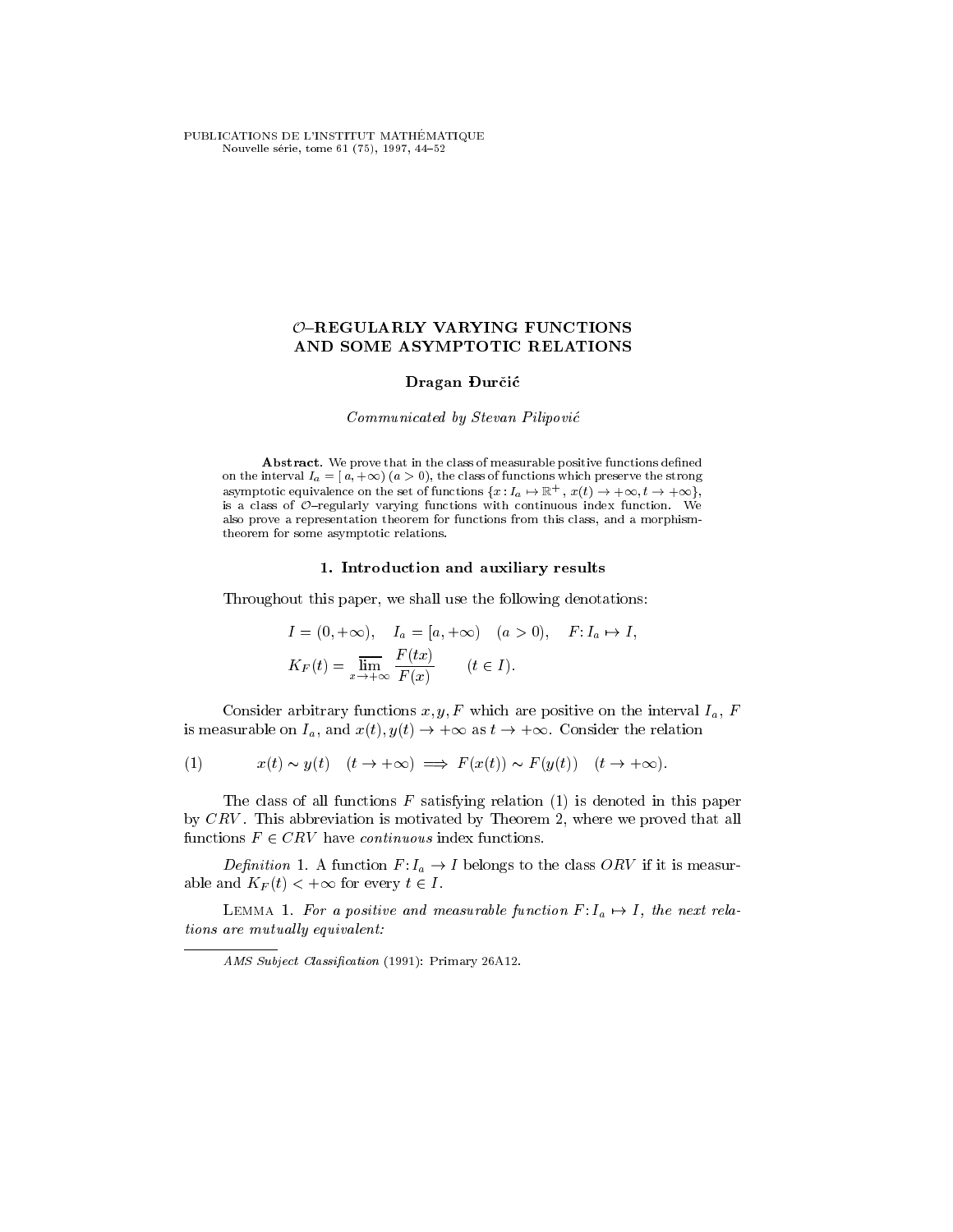(a)  $F$  satisfies relation (1);

(b) If  $(a_n)$  and  $(b_n)$  are arbitrary sequences tending to  $+\infty$ , then  $a_n \sim b_n$ as  $n \to \infty$  implies  $F(a_n) \sim F(b_n)$  as  $n \to \infty$ ;

(c) It holds true

$$
\lim_{\substack{\lambda \to 1 \\ x \to +\infty}} \frac{F(\lambda x)}{F(x)} = 1.
$$

*Proof.* (a)  $\implies$  (b). Taking  $x(t) = a_n$  and  $y(t) = b_n$  for  $n \le t < n + 1$ , we have

$$
\lim_{n \to \infty} \frac{F(a_n)}{F(b_n)} = \lim_{t \to +\infty} \frac{F(a_{[t]})}{F(b_{[t]})} = 1.
$$

(b)  $\implies$  (c). Take any sequence  $x_n > 0$  tending to  $+\infty$ , and any sequence  $\lambda_n > 0$  tending to 1, as  $n \to \infty$ . Putting  $a_n = \lambda_n x_n$ ,  $b_n = x_n$  and using (b), we find

$$
\lim_{n \to +\infty} \frac{F(\lambda_n x_n)}{F(x_n)} = 1,
$$

whence we get (c).

(c)  $\implies$  (a). By relation (c), we conclude that for every  $\epsilon > 0$ , there exist some  $\Delta(\epsilon)$  and  $\delta(\epsilon) > 0$  such that  $|F(\lambda x)/F(x)-1| < \epsilon$  for  $x \geq \Delta(\epsilon)$ and  $|1 - \lambda| \leq \delta(\epsilon)$ . By assumptions from (a), we have  $|x(t)/y(t) - 1| \leq \delta(\epsilon)$ if  $t \geq t_1$ , and  $y(t) \geq \Delta(\epsilon)$  if  $t \geq t_0$ . Taking  $t_2 = \max\{t_0, t_1\}$ , we finally find  $|F(x(t))/F(y(t)) - 1| < \epsilon$  for  $t \geq t_2$ .  $\Box$ 

**Examples.** I. If  $F$  is an arbitrary function from the class  $RV$  with index  $\rho \in \mathbb{R}$ , then  $F(x) = x^{\rho}L(x)$  for some function  $L \in SRV$  and all  $x \in I_a$ . By Lemma 1(c) and the Uniform convergence theorem for slowly varying functions [3], we obtain  $F \in CRV$ .

II. The function  $F(x) = 2 + \sin(\log x)$   $(x \in I_a)$  belongs to the class ORV, but does not belong to the class RV. Nevertheless we have  $\lim_{\lambda\to 1}$   $(F(\lambda x)/F(x))=$ 1. The similar is true for the function  $F(x) = \exp{\sin(2 \log x)} (x \in I_a)$ .

III. If  $\epsilon$  is an arbitrary bounded, measurable function on the interval  $I_B$ , then the function  $F(x) = \exp \left\{ \int_B^x \frac{\epsilon(t)}{t} dt \right\}$   $(x \in I_B)$  belongs to the class  $ORV$ , and we have the inequality  $\lambda^a \leq F(\lambda x)/F(x) \leq \lambda^b$   $(x \in I_B, \lambda \geq 1)$ , whenever  $a \leq \epsilon(t) \leq b$  $(t \in I_B)$ . For any value  $\lambda < 1$ , we have the reverse inequalities. Hence, we have  $\lim_{\lambda \to 1} (F(\lambda x)/F(x)) = 1$ , i.e.  $F \in CRV$ .

Remark. By a straightforward calculation, it can be easily checked that

(a) if  $F, G \in CRV$ , then  $F \cdot G \in CRV$ :

(b) if  $F \in CRV$ , then  $1/F \in CRV$ ;

x!+1

(c) if  $F, G \in CRV$ ,  $F \circ G$  is a measurable function, and  $G(x) \to +\infty$  as  $x \to +\infty$ , then  $F \circ G \in CRV$ .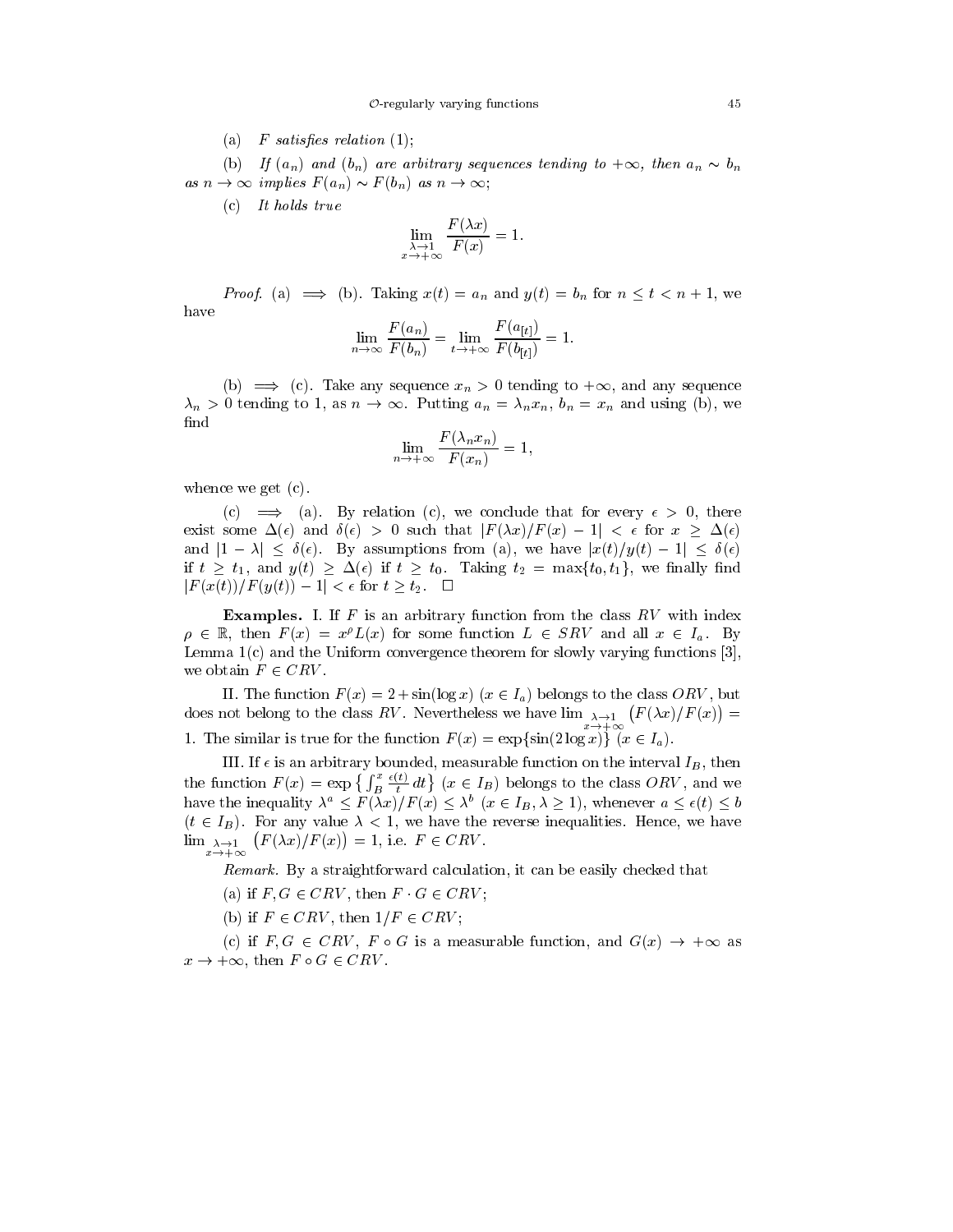Hence we conclude the class  $CRV$  is a multiplicative group, and the class  $CRV^{\infty} = \{F \in CRV \mid \lim_{x \to +\infty} F(x) = +\infty\}$  is a groupoid with respect to the composition of functions.

IV. Let  $F$  be any function from the Matuszewska class  $[3]$ . Then for some  $c \in \mathbb{R}$ , and some measurable, bounded functions  $\mu$  and  $\epsilon$  on I, such that  $\lim_{x\to\infty}$  $\mu(x) = 0$ , we have the representation

(2) 
$$
F(x) = \exp\left\{c + \mu(x) + \int_1^x \frac{\epsilon(t)}{t} dt\right\}.
$$

From this representation, we conclude that  $F \in CRV$ .

x!+1

V. The function  $F(x) = 2 + \sin x$   $(x \in I)$  belongs to the class ORV, but the limit lim  $\lambda \to 1$   $(F(\lambda x)/F(x))$  does not exist. Hence  $F \notin CRV$ .

LEMMA 2. Every function F from the class CRV defined on  $I_a$ , belongs to the class ORV .

*Proof.* If  $F \in CRV$  and  $\epsilon > 0$ , then there are an  $x_0 \in I_a$  and  $\delta > 0$  such that  $1 - \epsilon \leq F(\lambda x)/F(x) \leq 1 + \epsilon$  whenever  $x \geq x_0, |1 - \lambda| \leq \delta$ . Hence  $F \in ORV$ .  $\Box$ 

Since the class  $CRV$  is a proper subclass of the class  $ORV$ , and any function  $F \in ORV$  has the representation

(3) 
$$
F(x) = \exp\left\{\mu(x) + \int_B^x \frac{\epsilon(t)}{t} dt\right\} \qquad (x \in I_B),
$$

for some measurable, bounded functions  $\mu$  and  $\epsilon$  on  $I_B$ , by the remark above and Example III, we have

(4) 
$$
F \in CRV \iff \lim_{\substack{\lambda \to 1 \\ x \to +\infty}} (\mu(\lambda x) - \mu(x)) = 0.
$$

LEMMA 3. For a continuous function h:  $I_{\log A} \to \mathbb{R}$ , the next conditions are equivalent:

(a) h is uniformly continuous on  $I_{\log A}$ ; (b)  $\lim_{\lambda \to 0} (h(\lambda + x) - h(x)) = 0.$ 

x!+1

*Proof.* (a)  $\implies$  (b). If h is uniformly continuous on  $I_{\log A}$  and  $\epsilon > 0$ , then there is a  $\delta > 0$  such that  $|h(x') - h(x'')| < \epsilon$  for arbitrary  $x', x'' \in I_{\log A}$  such that  $|x'-x''| \leq \delta$ . Thus, we have  $|h(\lambda + x) - h(x)| < \epsilon$  whenever  $x, \lambda + x \in$  $I_{\log A}$ , and  $|\lambda| \leq \delta$ . Hence, for sufficiently large  $x \in I_{\log A}$  and  $|\lambda| \leq \delta$  we have  $|h(\lambda + x) - h(x)| < \epsilon$ , i.e. we have (b).

(b)  $\implies$  (a). From (b) it follows that for any  $\epsilon > 0$  there are  $x_0, \lambda_0$  such that  $|h(\lambda + x) - h(x)| < \epsilon$  whenever  $x \geq x_0$  and  $|\lambda| \leq \lambda_0$ . Hence, h is a uniformly continuous function on  $I_{x_0}$ . If  $x_0 > \log A$ , then h is uniformly continuous on the interval  $[\log A, x_0]$ , so h is uniformly continuous on  $[\log A, +\infty)$ .  $\Box$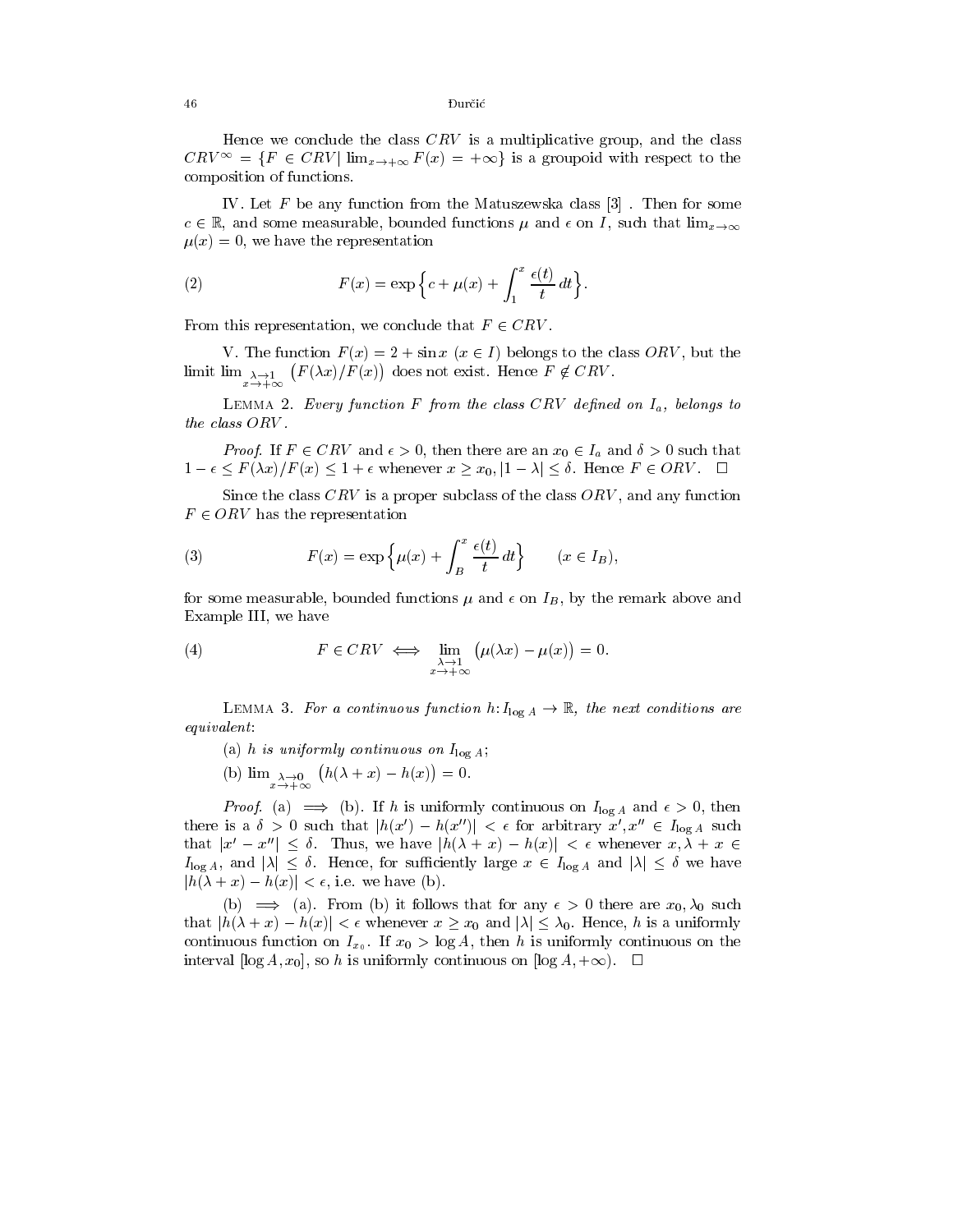COROLLARY 1. For any function  $F$ , positive and continuous on the interval  $I_A$ , the next conditions are mutually equivalent:

(a)  $F \in CRV$ ;

(b)  $F(x) = \exp\{h(\log x)\}$   $(x \ge A)$ , where the function  $h(x) = \log F(e^x)$  $(x \in I_{\log A})$  is uniformly continuous on  $I_{\log A}$ .

LEMMA 4. If  $h: I_{\log A} \mapsto \mathbb{R}$  is a measurable and bounded function on  $I_{\log A}$ , then the next conditions are mutually equivalent:

(a)  $h(x) = \mu(x) + r(x)$  ( $x \in I_{\log A}$ ), where  $\mu$  is a measurable, bounded function such that  $\mu(x) \to 0$  as  $x \to +\infty$ , and r is bounded and uniformly continuous on  $I_{\log A}$ ;

(b) 
$$
\lim_{\substack{\lambda \to 0 \\ x \to +\infty}} (h(\lambda + x) - h(x)) = 0.
$$

*Proof.* (a)  $\implies$  (b) is trivial.

(b)  $\implies$  (a). For any  $\delta > 0$ , denote  $\omega_{\delta}(x) = \sup\{|h(x') - h(x)| : x, x' \in$  $I_{\log A}$ . Then for every  $\epsilon > 0$ , there is an  $M = M(\epsilon)$  and a  $\delta_0 = \delta_0(\epsilon) > 0$ such that  $\omega_{\delta}(x) < \epsilon$  for  $x \geq M, \delta \leq \delta_0$ . Next for  $t \geq B \geq \log A$ , there is a function  $\varphi_t(x) \in C(\mathbb{R})$  such that  $\text{supp }\varphi_t(x) \subseteq (t - 1/t, t + 1/t), \varphi_t \geq 0$  on  $\mathbb{R}$ ,  $\int_{\mathbb{R}} \varphi_t(x) dx = 1$  and  $F(t, x) = \varphi_t(x)$  is a continuous function with respect to the variables  $(t, x)$ . Then  $f(t) = \int_{I_B} \varphi_t(x)h(x)dx = \int_{I_B} F(t, x)h(x)dx$  $I_B$  for  $\vee$  is a continuous continuous continuous continuous continuous continuous continuous continuous continuous continuous continuous continuous continuous continuous continuous continuous continuous continuous con function on  $t \in I_B$ . Now  $\nu(t) = h(t) - f(t)$  is a measurable function on  $I_B$ , and we have

$$
|\nu(t)| = |h(t) - f(t)| = \Big| \int_{I_B} \varphi_t(x) (h(x) - h(t)) dx \Big| \le
$$
  
= 
$$
\int_{I_B \cap (t-1/t, t+1/t)} \varphi_t(x) |h(x) - h(t)| dx \le \omega_{2/t}(t).
$$

Hence we obtain  $\nu(t) \to 0$  as  $t \to +\infty$ , and consequently  $h(t) = f(t)+\nu(t)$   $(t \in I_B)$ . Since  $\nu(t) \to 0$  as  $t \to +\infty$ , we find  $\nu$  and consequently f satisfy condition (b). Denoting  $B = \log A$ ,  $f(x) = r(x)$  and  $\nu(x) = \mu(x)$  for  $x \in I_{\log A}$ , we see that both r and  $\mu$  are bounded on  $I_{\log A}$ . By Lemma 3, we immediately get condition (a).  $\Box$ 

Remark. By a straightforward calculation, one can check the function

$$
\varphi_t(x) = F(t, x) = \begin{cases} 0, & x \in (-\infty, t - 1/2t] \cup [t + 1/2t, +\infty) \\ 2t(1 - 2t|x - t|), & |x - t| < 1/2t \end{cases}
$$

defined for  $t > B$ , satisfies all the conditions from Lemma 4.

## 2. Representation and characterization theorems for the class CRV

THEOREM 1 (Representation theorem). A function  $F$  belongs to the class CRV if and only if we have

(5) 
$$
F(x) = \exp \left\{ \tilde{\mu}(x) + r(\log x) + \int_B^x \frac{\epsilon(t)}{t} dt \right\} \qquad (x \in I_B),
$$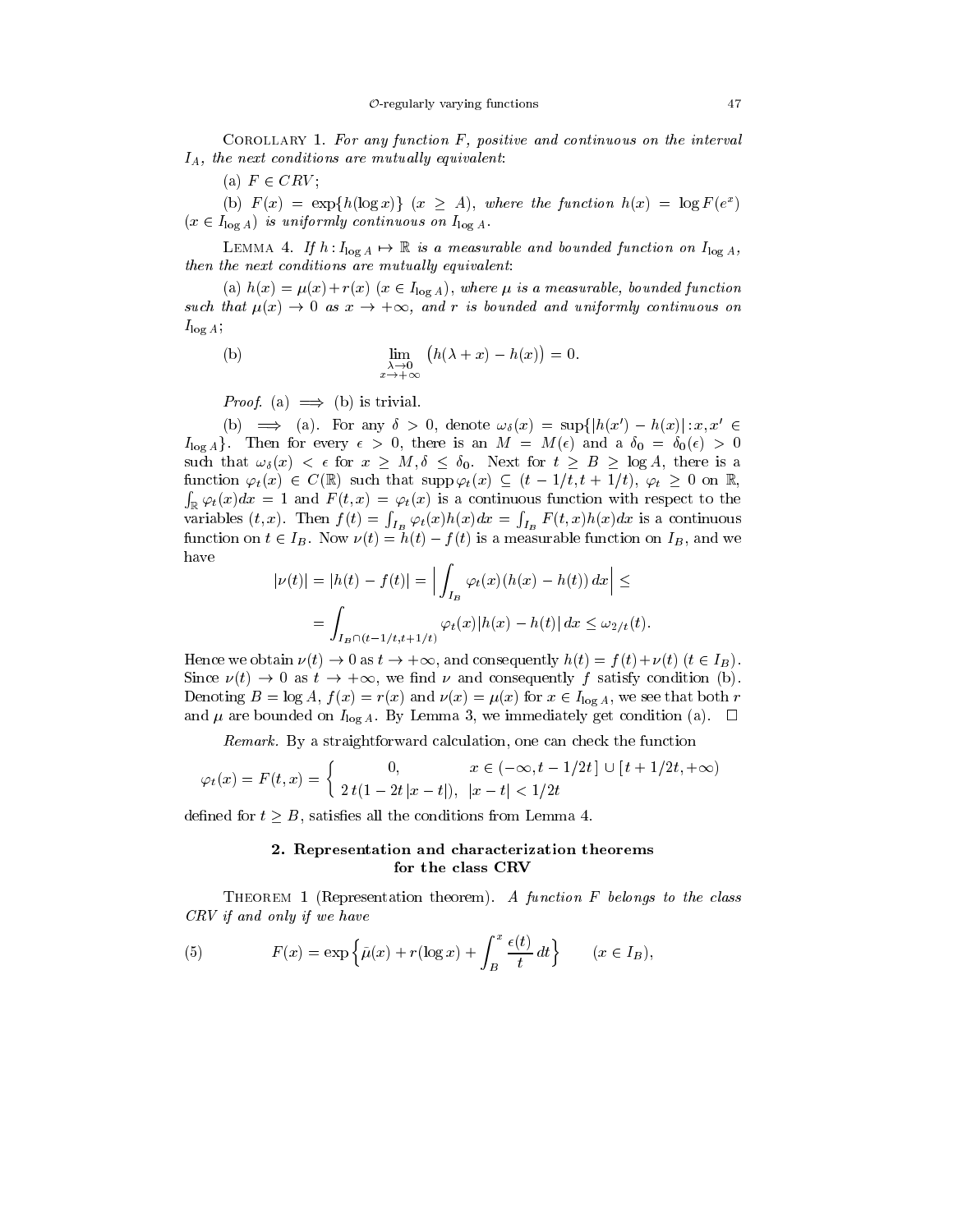where  $\epsilon$  is a measurable, bounded function on some interval  $I_B$   $(B \in I)$ ,  $\tilde{\mu}$  is a measurable, bounded function on the same interval  $I_B$  such that  $\tilde{\mu}(x) \to 0$  as  $x \to +\infty$ , and r is a uniformly continuous, bounded function on the interval  $I_{\log B}$ .

*Proof.* By relation (4), a function  $F \in CRV$  if and only if

$$
\lim_{\substack{\lambda \to 1 \\ x \to +\infty}} \left( \mu_1(\log \lambda + \log x) - \mu_1(\log x) \right) = 0,
$$

where  $\mu_1(\log x) = \mu(x)$  ( $x \in I_B$ ), thus  $\mu_1(x) = \mu(e^x)$  ( $x \in I_{\log B}$ ). Using the substitution  $\log \lambda = k$ ,  $\log x = t$ , the limit above can be written in the form

$$
\lim_{\substack{k\to 0\\t\to +\infty}}\left(\mu_1(k+t)-\mu_1(t)\right)=0.
$$

By Lemma 4, the previous condition is satised if and only if the measurable and bounded function  $\mu_1(x) = \mu(e^-)$  can be written as  $\mu_1(x) = \mu(x) + r(x)$  on  $I_{\log B}$ , where  $\overline{\mu}$  and r are bounded,  $\overline{\mu}$  is measurable,  $\overline{\mu}(x) \to 0$  as  $x \to +\infty$ , and r is uniformly continuous on  $I_{\log B}$ . Here we can obviously use  $\mu(x) = \mu_1(\log x) =$  $\overline{\mu}(\log x) + r(\log x)$  for  $x \in I_B$  and  $\overline{\mu}(\log x) = \tilde{\mu}(x)$  for  $x \in I_B$ .  $\Box$ 

THEOREM 2 (Characterization theorem). A function  $F$  belongs to the class CRV if and only if the index function  $K_F(\lambda)$  is continuous in  $\lambda \in I$ .<br>Proof. Assume  $F \in CRV$ . Then for every  $\epsilon > 0$ , there are a  $\delta > 0$  and  $\Delta > 0$ 

so that

$$
1 - \epsilon < \frac{F(\lambda x)}{F(x)} < 1 + \epsilon,
$$

if  $x \geq \Delta$  and  $|1 - \lambda| \leq \delta$ . Hence we get  $1 - \epsilon < K_F(\lambda) < 1 + \epsilon$  if  $|1 - \lambda| \leq \delta$ , thus  $\lim_{\lambda \to 1} K_F(\lambda) = 1$ . By a result from [2], it follows the function  $K_F(\lambda)$  is continuous on  $I$ .

Next assume  $F \in ORV$  and the function  $K_F(\lambda)$  is continuous on I. By a result from [2], we then have

$$
\lim_{u \to +\infty} \sup_{\lambda \in T} \left( \sup_{x \ge u} \frac{F(\lambda x)}{F(x)} - K_F(\lambda) \right) = 0,
$$

for any compact  $T \subseteq I$ . Hence, for any  $\epsilon > 0$ , there are a  $u_0 > 0$  and a  $p > 1$  such that  $F(\lambda x)/F(x) \leq K_F(\lambda)+\epsilon$  whenever  $x \geq u_0$  and  $1/p \leq \lambda \leq p$ . Consequently,  $\lim_{\lambda \to 1, x \to +\infty} (F(\lambda x)/F(x)) \leq 1 + \epsilon$ . If we put  $y = \lambda x$  and  $\mu \lambda = 1$ , we obtain  $F(y)/F(\mu y) \leq K_F(1/\mu) + \epsilon$  whenever  $1/p \leq \mu \leq p$  and  $y \geq pu_0$ . Consequently, we obtain  $\overline{\lim}_{\mu\to 1,\nu\to +\infty}$   $(F(y)/F(\mu y)) \leq 1+\epsilon$ . Hence we get

$$
\frac{1}{1+\epsilon} \le \lim_{\substack{\lambda \to 1 \\ x \to +\infty}} \frac{F(\lambda x)}{F(x)} \le \lim_{\substack{\lambda \to 1 \\ x \to +\infty}} \frac{F(\lambda x)}{F(x)} \le 1+\epsilon,
$$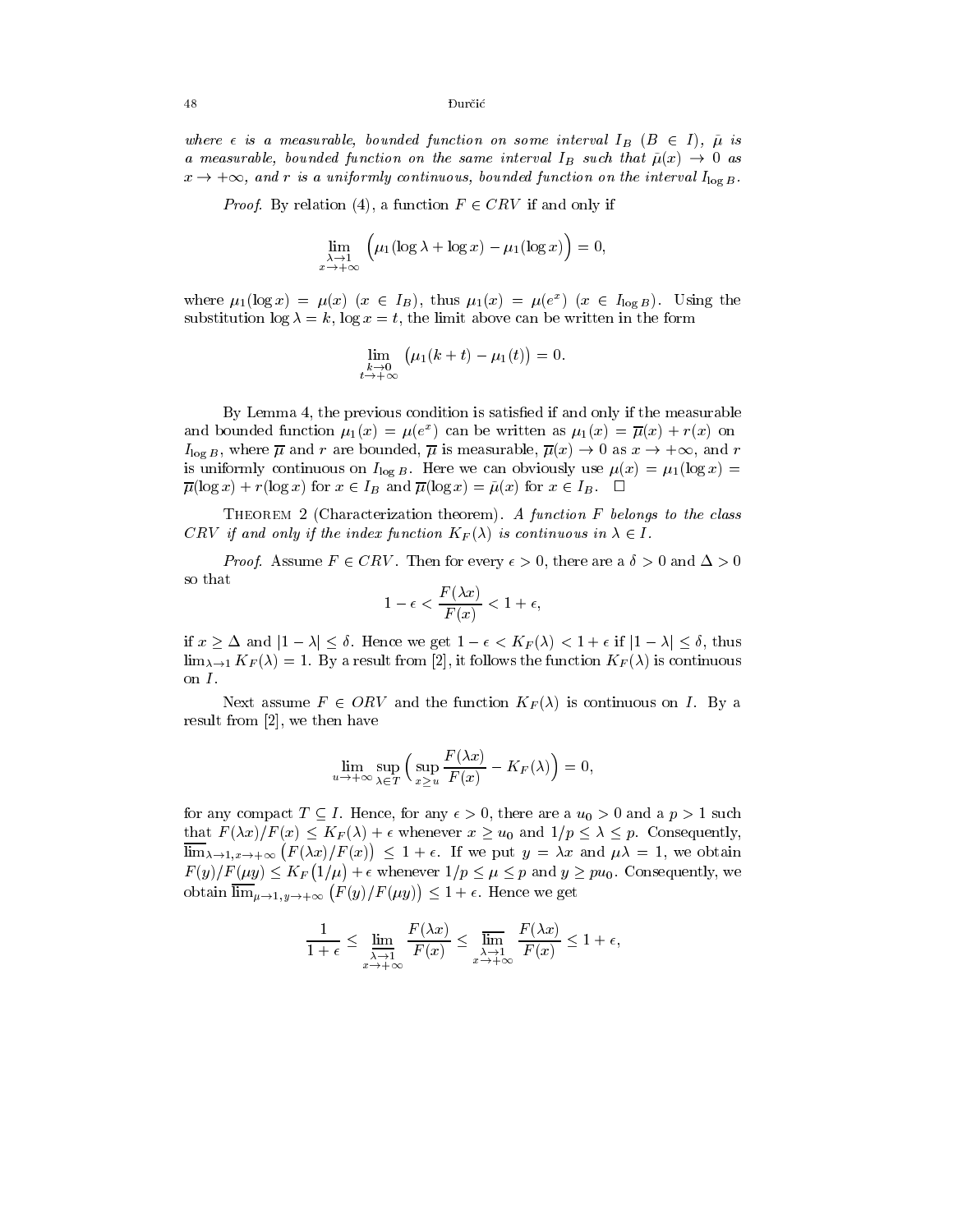and consequently  $\lim_{x\to+\infty}$   $(F(\lambda x)/F(x))=1$ . This means that  $F\in CRV$ .  $\Box$ 

COROLLARY 2. If F is a measurable, positive function on the interval  $I_a$ , then the following is true:

(a) 
$$
\overline{\lim}_{\lambda \to 1} \overline{\lim}_{x \to +\infty} \frac{F(\lambda x)}{F(x)} = 1 \implies \lim_{\substack{\lambda \to 1 \\ x \to +\infty}} \frac{F(\lambda x)}{F(x)} = 1;
$$
  
\n(b) 
$$
\lim_{\substack{\lambda \to 1 \\ x \to +\infty}} \frac{F(\lambda x)}{F(x)} = 1 \implies \lim_{\lambda \to p} \overline{\lim}_{x \to +\infty} \frac{F(\lambda x)}{F(x)} = K_F(p), p > 0
$$
  
\n
$$
(K_F(1) = 1).
$$

For implication (a), one can consult [2] .

COROLLARY 3. If F is any continuous positive function on the interval  $I_A$ , then the following conditions are equivalent:

(a) 
$$
\overline{\lim}_{\lambda \to 1} \overline{\lim}_{x \to +\infty} \frac{F(\lambda x)}{F(x)} = 1;
$$

(b) The function  $h(x) = \log F(e)$  is uniformly continuous on the interval  $I_{\log A}$ .<br>COROLLARY 4. Every function from the Matuszewska class ERV has the

continuous index function  $K_F(\lambda)$  on the interval I.

By the next example, we prove that  $ERV \subset \mathbb{C}RV$ .

*Example* VI. Notice that the function  $F(x) = \exp(|\sin(\log x)|)^{1/2}$  has the following properties:

- (a)  $F: I \mapsto I; \quad F(1) = 1;$
- (b) For arbitrary  $s, t \in I$ ,

$$
F(st) = \exp\left(|\sin(\log s + \log t)|\right)^{1/2} \le \exp\left(|\sin\log s| + |\sin\log t|\right)^{1/2} \le
$$
  
\$\le \exp\left((\sin\log s)|^{1/2} + (|\sin\log t|)^{1/2}\right) = F(s) \cdot F(t).

(c) If 
$$
p = e^{2\pi} > 1
$$
, then  $F(pt) = \exp(|\sin(\log t + 2\pi)|)^{1/2} = F(t)$ .

Hence, by a result from [2], we have  $\overline{\lim}_{x\to+\infty}$   $(F(\lambda x)/F(x))=F(\lambda)$  for every  $\lambda \in I$ , which gives  $F \in CRV$ . On the other side, assuming  $F \in ERV$ , we find a real number c such that  $\lim_{x\to+\infty} (F(\lambda x)/F(x)) = K_F(\lambda) \leq \lambda^c (\lambda \geq 1)$ , that is  $\left(\log K_F(\lambda)\right)/(\log \lambda) \leq c$ , for every  $\lambda > 1$ . Then

$$
\frac{\log K_F(\lambda)}{\log \lambda} = \frac{\log F(\lambda)}{\log \lambda} = \frac{(|\sin(\log \lambda)|)^{1/2}}{\log \lambda} \le c
$$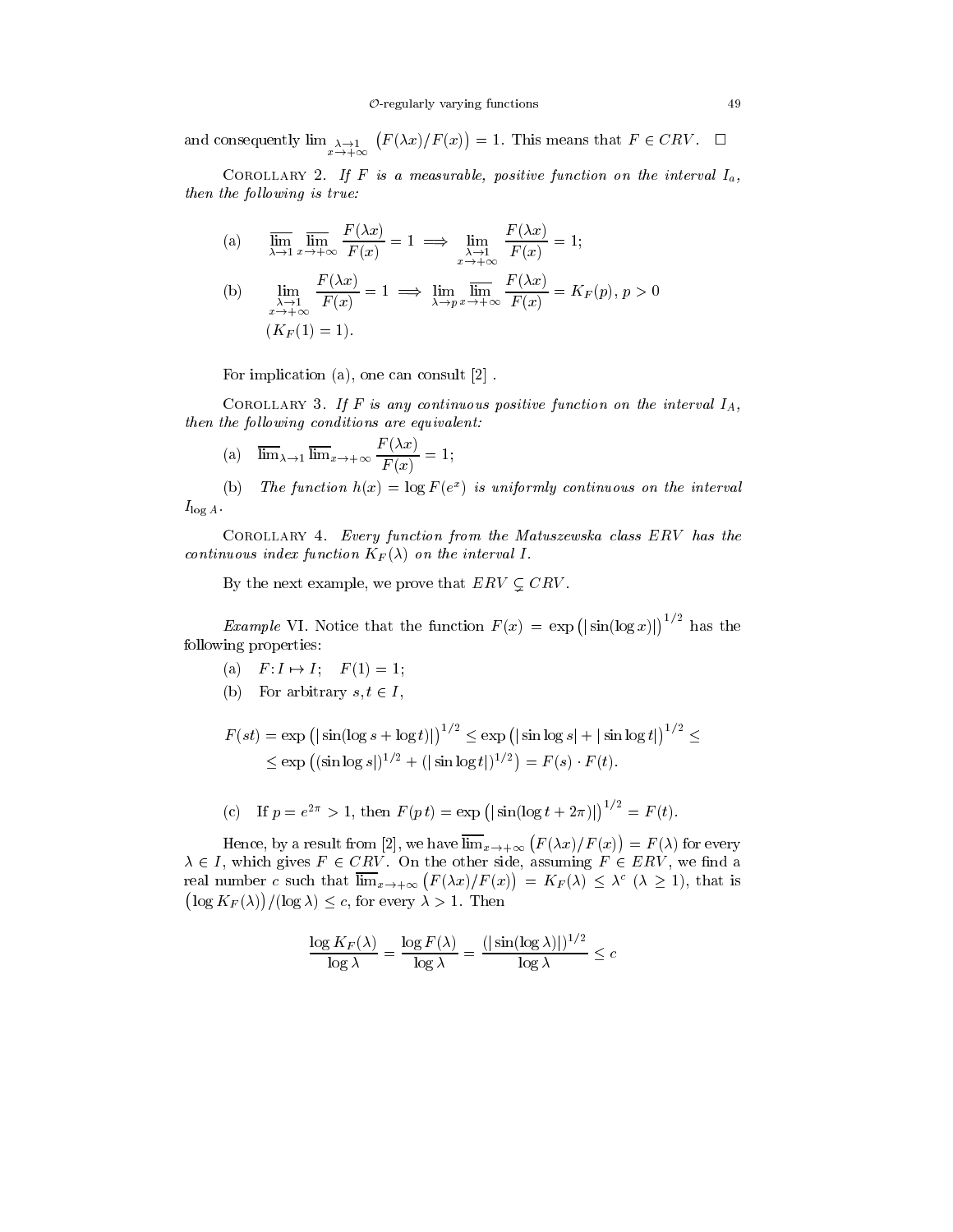for all  $\lambda$  close to 1. But since

$$
\lim_{\lambda \to 1+} \frac{(|\sin \log \lambda|)^{1/2}}{\log \lambda} = \lim_{\lambda \to 1+} \frac{1}{(\log \lambda)^{1/2}} = +\infty,
$$

we get the contradiction. This proves that  $F \notin ERV$ .  $\Box$ 

Since

$$
SRV \subseteq RV \subseteq ERV \subseteq CRV \subseteq ORV.
$$

using the corresponding representation theorems for classes  $ERV$ ,  $CRV$  and  $ORV$ , we get the following conclusion: If  $\epsilon$  is a bounded, measurable function on the interval  $I_B$ , and

$$
F(x) = \exp\left\{\nu(x) + \int_B^x \frac{\epsilon(t)}{t} dt\right\} \qquad (x \in I_B),
$$

then  $F(x) \in ORV$  if and only if  $\nu$  is a measurable and bounded function on  $I_B$ , while  $F(x) \in CRV$  if and only if  $\nu(x) = r(\log x) + \mu(x)$   $(x \in I_B)$  where  $r \circ \log s$ .  $\mu$  are bounded on  $I_B$ , r is uniformly continuous on  $I_{\log B}$ ,  $\mu$  is measurable on  $I_B$ , and  $\mu(x) \to 0$  as  $x \to +\infty$ . We also recall that  $F(x) \in ERV$  if and only if  $\nu(x) = c + \mu(x)$   $(x \in I_B)$ , where  $c \in \mathbb{R}$  and  $\mu$  is a measurable and bounded on  $I_B$ such that  $\mu(x) \to 0$  as  $x \to +\infty$ .

## 3. Morphism theorem

Let  $H = \{x | x: I_a \mapsto I\}$ ,  $H_1 = \{x \in H | x(t) \to +\infty, t \to +\infty\}$ . If  $\simeq$  denotes the asymptotic similarity of functions, and  $\rho_1$ ,  $\rho_2$  are arbitrary relations from the set  $\{\sim, \simeq, \simeq\}$ , then let Hom  $((H_1, \rho_1); (H, \rho_2))$  be the set of all measurable functions  $F: I_a \mapsto I$  such that

$$
x(t) \rho_1 y(t) \quad (t \to +\infty) \implies F(x(t)) \rho_2 F(y(t)) \quad (t \to +\infty)
$$

for any two functions  $x, y \in H_1$ .

- THEOREM 3. Let  $F: I_a \mapsto I$  be a measurable function. Then:
- (a)  $F \in ORV \implies F \in \text{Hom}((H_1, \times); (H, \times))$ ;
- (b)  $F \in \text{Hom}((H_1, \sim); (H, \asymp)) \implies F \in ORV;$
- (c)  $F \in CRV \implies F \in \text{Hom}((H_1, \sim); (H, \sim));$
- (d)  $F \in \text{Hom}((H_1, \sim); (H, \simeq)) \implies F \in CRV;$
- (e)  $F \in RV \iff F \in \text{Hom}((H_1, \simeq); (H, \simeq));$
- (f)  $F \in SRV \implies F \in \text{Hom}((H_1, \times); (H, \sim))$ ;
- (g)  $F \in \text{Hom}((H_1, \times); (H, \simeq)) \implies F \in SRV;$
- (h)  $F \in \text{Hom}((H_1, \simeq); (H, \sim)) \implies F \in SRV$ .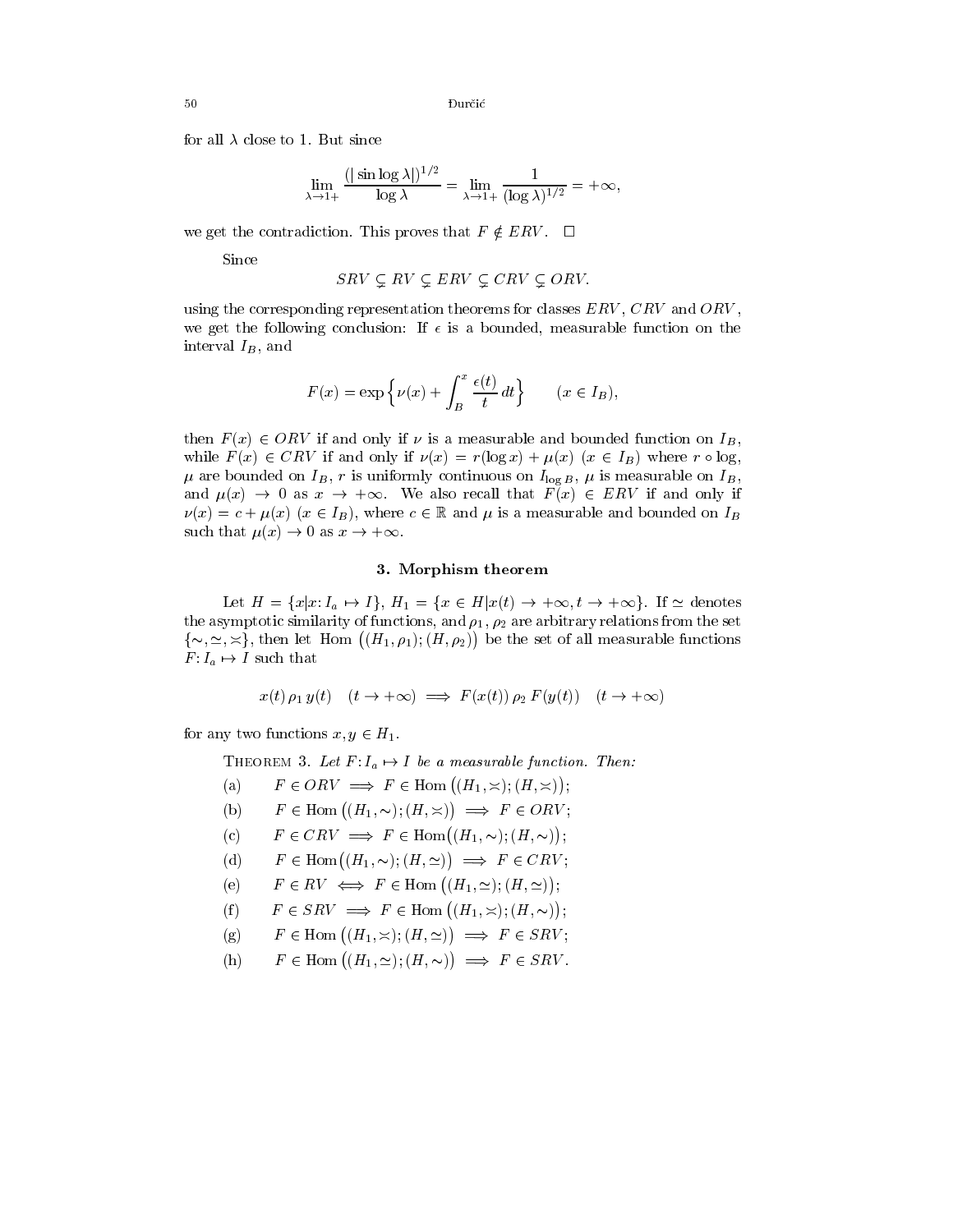*Proof.* (a) If a function  $F \in ORV$ , then using some results from [1] we have  $\overline{\lim}_{x\to+\infty}$  sup<sub> $\lambda \in K$ </sub>  $(F(\lambda x)/F(x)) < +\infty$  for any compact interval  $K \subseteq I$ . Hence, for any functions  $x, y \in H_1$  such that  $x(t) \approx y(t)$  as  $t \to +\infty$ , there is an  $M > 0$ such that

$$
\frac{F(x(t))}{F(y(t))} = \frac{F\left(\frac{x(t)}{y(t)}y(t)\right)}{F(y(t))} \le M < +\infty \qquad (t \ge t_0).
$$

Similarly, since  $\underline{\lim}_{x\to+\infty}$   $(F(\lambda x)/F(x)) > 0$  holds uniformly in  $\lambda \in K$ , we find 

$$
\frac{F(x(t))}{F(y(t))} = \frac{F\left(\frac{x(t)}{y(t)}y(t)\right)}{F(y(t))} \ge m > 0,
$$

for some  $m > 0$  and all  $t \ge t_0$ . Consequently,  $F \in$  Hom  $((H_1, \times); (H, \times))$ .

(b) If  $F \in$  Hom  $((H_1, \sim); (H, \times))$ , then similarly as in Lemmas 1 and 2 we obtain  $F \in ORV$ .

(c) If  $F \in CRV$ , then by Theorem 2 we have  $F \in \text{Hom}((H_1, \sim), (H, \sim))$ .

(d) Assume  $F \in$  Hom  $((H_1, \sim); (H, \simeq))$ . Then for arbitrary functions  $x, y \in$  $H_1$  such that  $x(t) \sim y(t)$  as  $t \to +\infty$  we have  $F(x(t)) \simeq F(y(t))$  as  $t \to +\infty$ . Taking two arbitrary sequences  $(a'_n)$ ,  $(b'_n)$  tending to  $+\infty$  as  $n \to \infty$ , such that  $a'_n \sim b'_n$ as  $n \to \infty$ , we have  $\lim_{n \to \infty} (F(a'_n)/F(b'_n)) = c'$ . Taking any other sequences  $(a'_n), (b''_n)$  with the similar properties, we get  $\lim_{n\to\infty} (F(a''_n)/F(b''_n)) = c''$ . If  $a_n$ is the general term of the sequence  $a'_1, a''_1, a'_2, a''_2, \ldots$ , and  $b_n$  is the general term of the sequence  $b'_1, b''_1, b'_2, b''_2, \ldots$ , then we obviously have  $\lim_{n\to\infty} (F(a_n)/F(b_n)) = c$ . Hence we get  $c = c' = c'' = 1$ , thus  $F \in \mathcal{C}$ 

(e) If  $F \in RV$ , then there is a function  $L \in SRV$  and a number  $\rho \in \mathbb{R}$  such that  $F(t) = L(t) t^{\rho}$  for all  $t \in I_a$ . If  $x, y$  are arbitrary functions from the class  $H_1$ such that  $x(t)/y(t) \to c > 0$  as  $t \to +\infty$ , then

$$
\lim_{t\to+\infty}\frac{F(x(t))}{F(y(t))}=\lim_{t\to+\infty}\left(\frac{x(t)}{y(t)}\right)^{\rho}\cdot\lim_{t\to+\infty}\frac{L\left(\frac{x(t)}{y(t)}\,y(t)\right)}{L(y(t))}=c^{\rho},
$$

which means that  $F \in \text{Hom}((H_1, \simeq); (H, \simeq))$ . Here we used the Uniform convergence theorem for slowly varying functions.

Conversely, suppose  $F \in$  Hom  $((H_1, \simeq); (H, \simeq)), \lambda > 0, x \in H_1$  and  $y = \lambda x$ . Then

$$
\lim_{t \to +\infty} \frac{F(y(t))}{F(x(t))} = \lim_{t \to +\infty} \frac{F(\lambda x(t))}{F(x(t))} = d(\lambda) < +\infty.
$$

Using the characterization theorem for functions from the class  $RV$ , we have  $d(\lambda) = \lambda^{\nu}$  for some  $\rho \in \mathbb{R}$ , which gives  $F \in RV$ .

(f) If  $F \in SRV$ , then by the Uniform convergence theorem for slowly varying functions, we obtain  $F \in \text{Hom } ((H_1, \times); (H, \sim))$ .